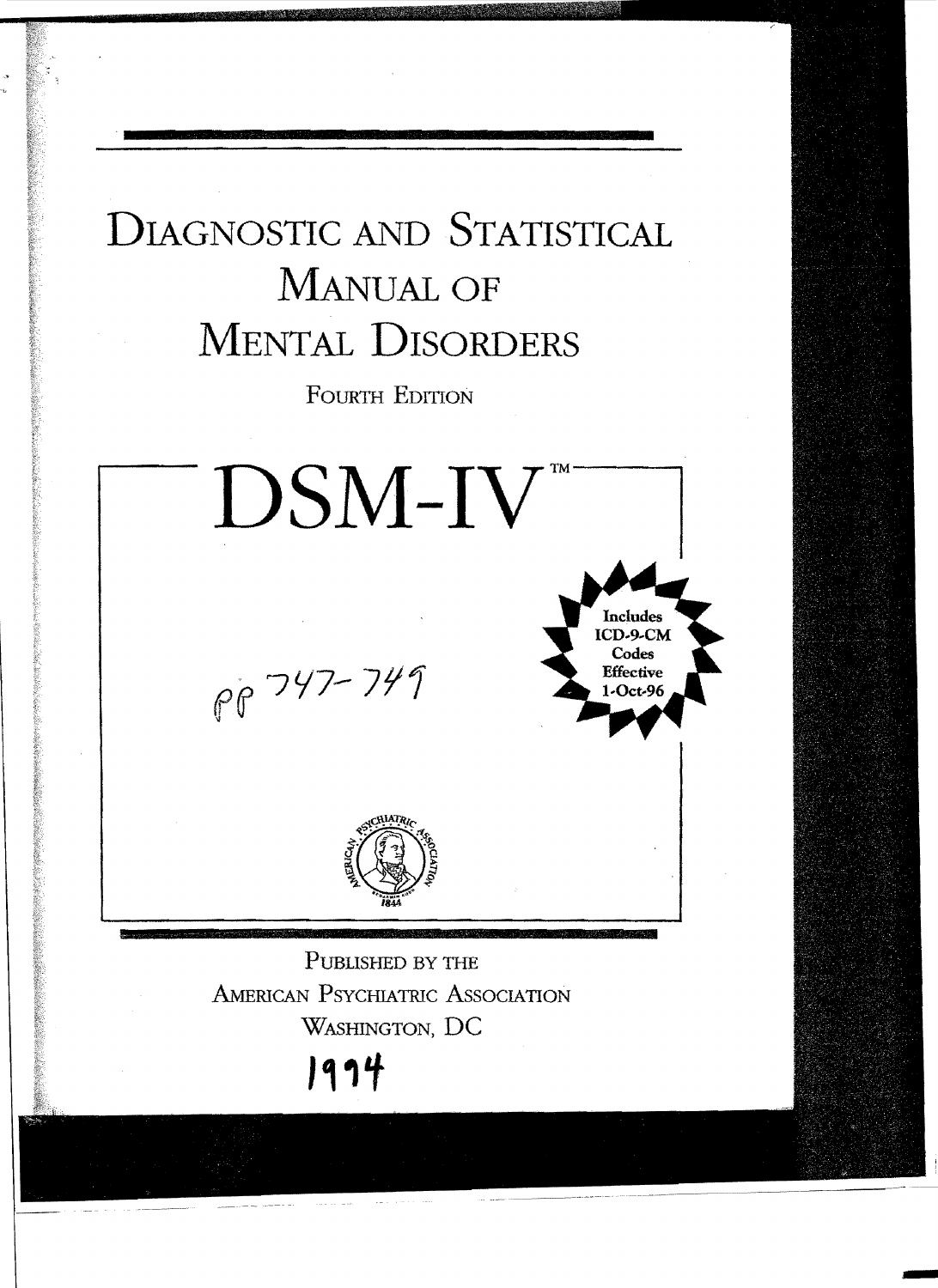## **333.82 Neuroleptic-Induced Tardive Dyskinesia**

### *Diagnostic Features*

The essential features of Neuroleptic-Induced Tardive Dyskinesia are abnormal, involuntary movements of the tongue, jaw, trunk, or extremities that develop in association with the use of neuroleptic medication. The movements are present over a period of at least 4 weeks and may be choreiform (rapid, jerky, nonrepetitive), athetoid (slow, sinuous, continual), or rhythmic (e.g., stereotypies) in nature. The signs or symptoms develop during exposure to a neuroleptic medication or within 4 weeks of withdrawal from an oral (or within 8 weeks of withdrawal from a depot) neuroleptic medication. There must be a history of the use of neuroleptic medication for at least 3 months (or 1 month in individuals age 60 years or older). Although a large number of epidemiological studies have established the etiological relationship between neuroleptic use and Tardive Dyskinesia, any dyskinesia in an individual who is receiving neuroleptic medication is not necessarily Neuroleptic-Induced Tardive Dyskinesia. The movements must not be due to a neurological or other general medical condition (e.g., Huntington's disease, Sydenham's chorea, spontaneous dyskinesia, hyperthyroidism, Wilson's disease), to ill-fitting dentures, or to exposure to other medications that can cause acute reversible dyskinesia (e.g., L-dopa, bromocriptine). The movements should also not be better accounted for by a neuroleptic-induced acute movement disorder (e.g., Neuroleptic-Induced Acute DystOnia, Neuroleptic-Induced Acute Akathisia).

Over three-fourths of the individuals with Tardive Dyskinesia have abnormal orofacial movements, approximately one-half have limb involvement, and up to one-quarter have axial dyskinesia of the trunk. All three regions are affected in approximately 10% of individuals. Involvement of other muscle groups (e.g., pharyngeal, abdominal) may occur but is uncommon, especially in the absence of dyskinesia of the orofacial region, limbs, or trunk. Limb or truncal dyskinesia without orofacial involvement is more common in younger individuals, whereas orofacial dyskinesias are typical in elderly persons.

#### *Associated Features*

The symptoms of Tardive Dyskinesia tend to be worsened by stimulants, neuroleptic withdrawal, and anticholinergic medications and may be transiently worsened by emotional arousal, stress, and distraction during voluntary movements in unaffected parts of the body. The abnormal movements of dyskinesia are transiently reduced by relaxation and by voluntary movements in affected parts of the body. They are generally absent during sleep. Dyskinesia may be suppressed, at least temporarily, by increased doses of neuroleptics or sedatives. xation and by voluntary movements in affected parts of the body. They are generally<br>ent during sleep. Dyskinesia may be suppressed, at least temporarily, by increased<br>as of neuroleptics or sedatives.<br>The overall prevalence

who have received long-term neuroleptic treatment ranges from 20% to 30%. The overall incidence among younger individuals ranges from 3% to 5% per year. Elderly individuals appear to develop Neuroleptic-Induced Tardive Dyskinesia more often, with prevalence figures reported up to 50% and an incidence of 25%-30% after an average of 1 year's cumulative exposure to neuroleptic medication. Prevalence also varies depending on setting, with Tardive Dyskinesia tending to be more common among inpatients (especially chronically institutionalized individuals). Tardive Dyskinesia is diagnosed with approximately equal frequency in young males and females, whereas among elderly

the Company of Company and Company of Company and Company and Company and Company and Company and Company and <br>The Company of Company and Company and Company and Company and Company and Company and Company and Company and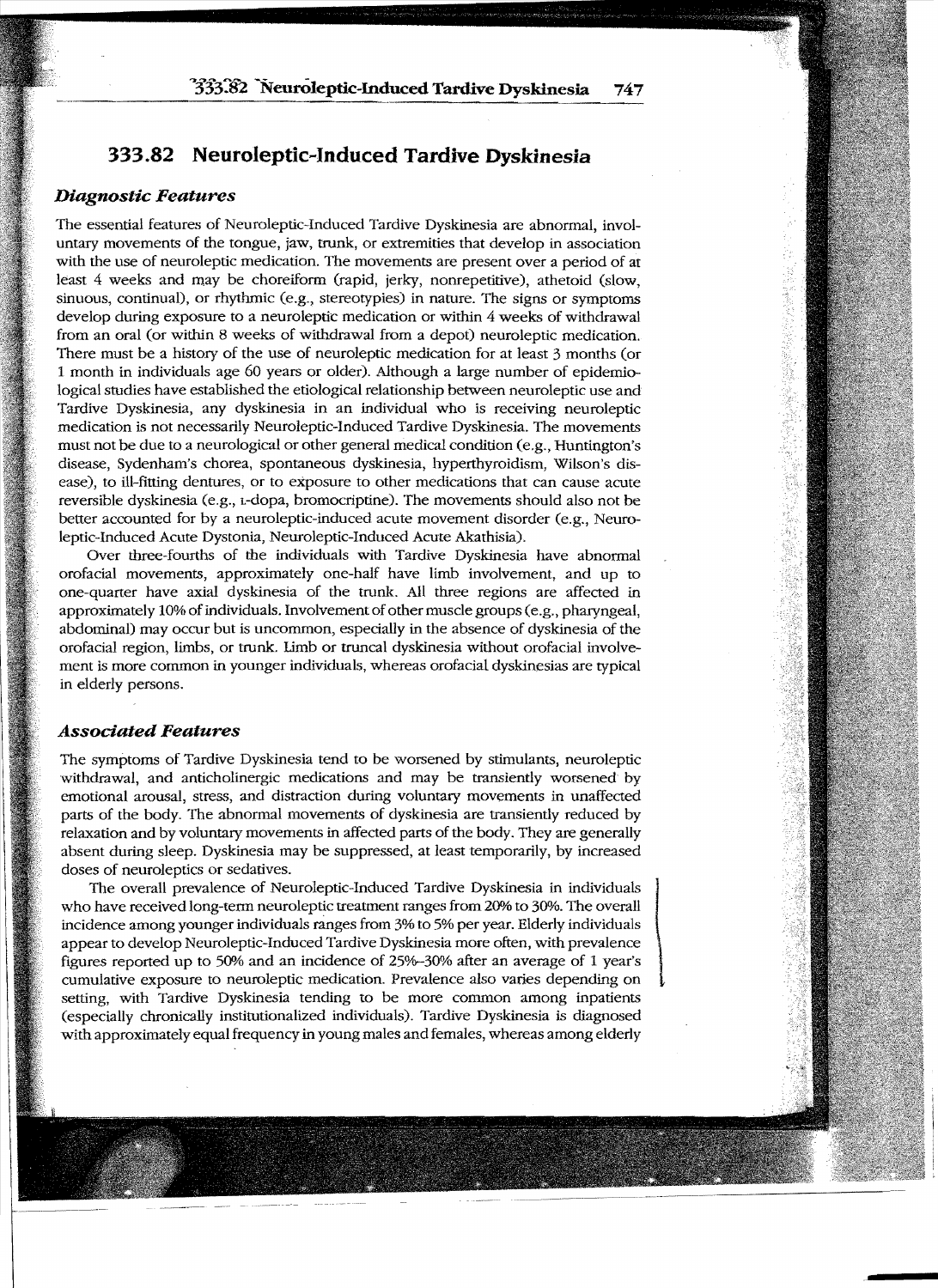individuals it may be seen more often in females than in males. Mood Disorders (especially Major Depressive Disorder), neurolOgical conditions, greater cumulative amount of neuroleptic medication, and early development of extrapyramidal side effects have been suggested as risk factors for Tardive Dyskinesia. Variations in reported prevalence may be due to a lack of consistency in the definition of caseness, neuroleptic prescribing practices, study design, and the demographics of the population being studied.

Onset may occur at any age and is almost always insidious. The signs are typically minimal to mild at onset and escape notice except by a keen observer. In a majority of cases, Tardive Dyskinesia is mild and is primarily a cosmetic problem. In severe cases, however, it may be associated with general medical complications (e.g., ulcers in cheeks and tongue; loss of teeth; macroglossia; difficulty in walking, swallowing, or breathing; muffled speech; weight loss; depression; and suicidal ideation). If the individual with Tardive Dyskinesia remains off neuroleptic medication, the dyskinesia remits within 3 months in one-third of the cases and remits by 12-18 months in more than 50% of cases, although these percentages are lower in elderly persons. When individuals receiving neuroleptic medication are assessed periodically, Tardive Dyskinesia is found to be stable over time in about one-half, to worsen in one-quarter, and to improve in the rest. Younger individuals generally tend to improve more readily; in elderly persons there is a greater likelihood that Tardive Dyskinesia may become more severe or more generalized with continued neuroleptic use. When neuroleptic medications are discontinued, it is estimated that 5%–40% of all cases remit and between 50% and 90% of mild cases remit.

### *Differential Diagnosis*

Dyskinesia that emerges during neuroleptic withdrawal may remit with continued withdrawal from neuroleptic medication. If the dyskinesia persists for at least 4 weeks, a diagnosis of Tardive Dyskinesia may be warranted. Neuroleptic-Induced Tardive Dyskinesia must be distinguished from other causes of orofacial and body dyskinesia. These conditions include **Huntington's disease; Wilson's disease; Sydenham's (rheumatic) chorea; systemic lupus erythematosus; thyrotoxicosis; heavymetal pOiso:ning; ill-fitting dentures; dyskinesia due to other medications such** as **L-dopa, bromocriptine, or amantadine;** and **spontaneous dyskinesias.** Factors that may be helpful in making the distinction are evidence that the symptoms preceded the exposure to the neuroleptic medication or that other focal neurological signs are present. It should be noted that other movement disorders may coexist with Neuroleptic-Induced Tardive Dyskinesia. Because spontaneous dyskinesia can occur in more than 5% of individuals and is also more common in elderly persons, it may be difficult to prove that neuroleptic medications produced Tardive Dyskinesia in a given individual. Neuroleptic-Induced Tardive Dyskinesia must be distinguished from symptoms that are due to a neuroleptic-induced acute movement disorder (e.g., Neuroleptic-Induced Acute Dys**tonia or Neuroleptic-InducedAcute**Akathisia). Neuroleptic-Induced Acute Dystonia develops within 7 days and Neuroleptic-Induced Acute Akathisia develops within 4 weeks of initiating or increasing the dose of a neuroleptic medication (or reducing the dose ofa medication used to treat acute extrapyramidal symptoms). Neuroleptic-Induced Tardive Dyskinesia, on the other hand, develops during exposure to (or withdrawal from) neuroleptic medication in individuals with a history of neuroleptic use for at least 3 months (or 1 month in elderly persons).